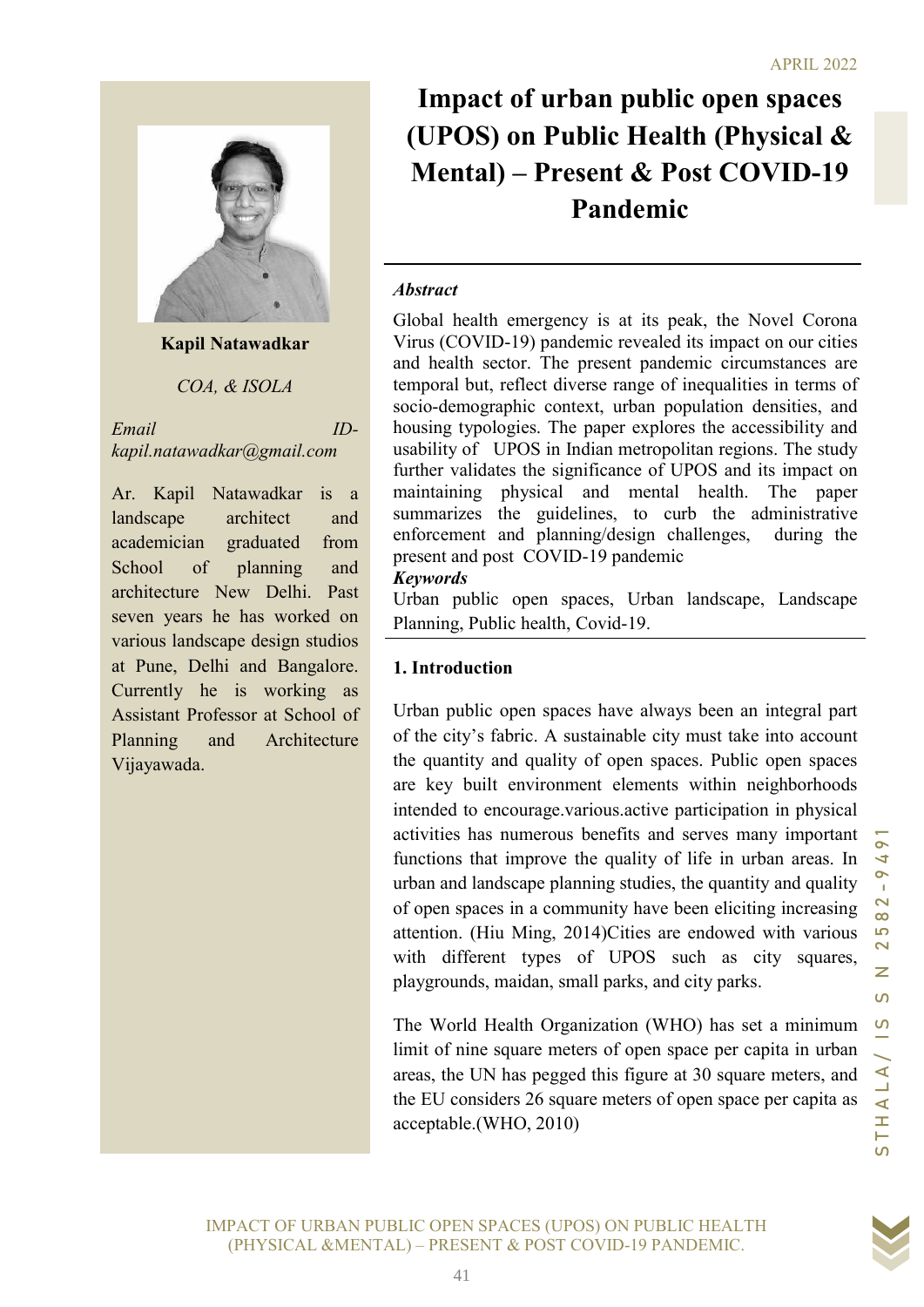

#### Rashmi Paramesh

COA, & ISOLA

Email ID ar.rashmiparamesh@gmail.com

Rashmi Paramesh received her B.Arch. and M Arch. Degrees from U.V.C.E in 2013 and School of planning and Architecture, New Delhi in 2016 respectively. She has been practicing as Landscape Architect since 2016. She is also a visiting faculty at U.V.C.E, Bangalore. She is a member of COA, IIA and ISOLA. She is also a Co-opted member for ISOLA Bangalore chapter managing committee team (2019-2021). She is Hon. Secretary for ISOLA Bangalore chapter committee team (2021- 2023)

# 1.1 Open Space health and wellbeing

Providing Open spaces in urban settings is an investment in health, well-being, and quality of life, creating places for relaxation, recreation, and social interaction. Urban open or green spaces are valuable settings for community organizations to host cultural or recreational events or provide space for intercultural activities. (WHO, 2020)

A study that found a clear connection between green spaces and mental wellbeing discovered that people who visited nature the day before felt happier, and those who visited nature regularly thought their lives were more meaningful. They found similar but weaker buffering effects for mental health. During times of crisis, open space can be a helpful buffer. Experiences with nature (such as going for a walk or admiring green landscapes) have been found to significantly improve the quality of life for people who have experienced a personal crisis.

# 2. Issues addressing the UPOS

(P)<br>
(agmail.com louffer. Experiences with nature (such as going for a walk or<br>
received her improve the quality of life for people who have experienced a<br>
received her improve the quality of life for people who have expe One of the issues regarding UPOS is that not everyone has access to these spaces. With an increase in urbanization, there is a huge demand for land which is putting our existing local, accessible open space under threat. Greener neighborhoods benefit everyone but appear to disproportionately benefit disadvantaged groups, and socioeconomic-related inequalities in health are lower in areas with greater access to open space. (UN Sustainable, 2020)The security of some places like parks, gardens, and spaces with dark spaces is also important.These.places should be secured so that children and families may visit them safely. Children's and women's safety are major concerns, so dark passages, and poorly lit areas should be avoided.

# 3. Typologies of UPOS

Urban open and green spaces can be categorized based on shapes, forms functions, and purposes. These spaces can be public or privately owned. They are categorized as follows:

 Public Park: This is a public open space located near the centre of a major city. It is typically larger than neighbourhood parks.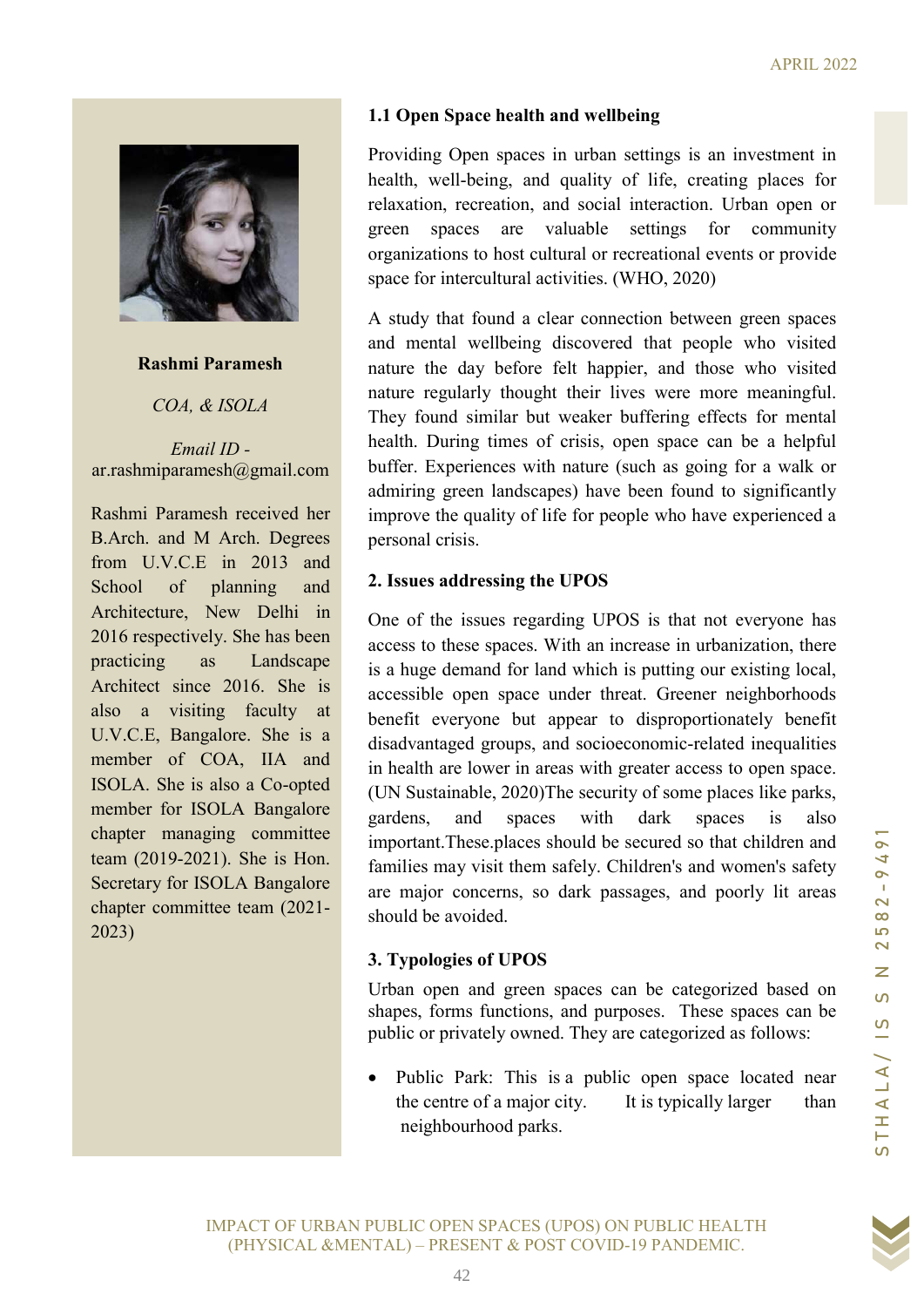•Neighbourhood Park: The development of open space in residential areas.

•Playgrounds: The play area includes play equipment and is located in the neighborhood.

•Plazas:A city's development includes the creation of open spaces.

•Community Open Spaces: An open space system in a city includes neighborhood spaces, which include vacant land, playgrounds, community gardens, etc.

•Streets: Open space in cities is widely accessible to the public;

# 4. Urban Public Open Spaces (UPOS) and Covid-19

#### 4.1 UPOS in Indian metropolitan cities.

special interactions has been negated. The<br>
public;<br>
is Open Spaces (UPOS) and and Simple contains of long-term isolation and being cut<br>
it is presentable that are hampered, stress, and fear of another<br>
or a social level, Green space and public open spaces serve as a link between people and nature, and they are required to maintain the quality of the urban landscape. Rapid urbanization and population growth place enormous strain on public open areas, lowering the quality of the urban landscape. Table 1 shows the population in the 13 populous cities as of the 2018 Estimated Census which was collected from the India Environment and Population Portal. The table also provides information about the geographical area, forest and tree cover, and per capita green space in these cities. Overcrowding in Table 1 lists the population of India's 13 most populated cities as of the 2018 Estimated Census, as compiled by the India Environment and Population Portal. The table also includes data on the city's geographical location, forest and tree cover, and per capita green space. Overcrowding in India's major cities, such as Mumbai and Delhi. Mumbai, Kolkata, Delhi, and Chennai have put a huge strain on energy, water, and

transportation management, as well as hurting the atmosphere, climate, lithosphere, biosphere, hydrosphere, and land, and water resources. The cities that include below 9.00 m2 per capita green cover are Mumbai, Kolkata, Bangalore, Hyderabad, Surat, and Jaipur.

# 4.2 The Impact of enforced lockdown on mental health.

The city's way of life has changed as a result of a year of lockdown, and its primary function as a place for diverse events and social interactions has been negated. The hazards of long-term isolation and being cut off from metropolitan life are not just a personal difficulty, but they also pose a threat on a social level. Interpersonal relationships that are hampered, stress, and fear of another person all reduce one's life quality and may contribute to the development of mental disorders.

The epidemic of COVID-19 and the resulting limitations enforced by governments around the world have had enormous social and psychological consequences, especially for young adults. Sleep quality and diurnal preference, anxiety or depression, wellbeing and loneliness, and alcohol consumption were all measured in this study, which employed observational studies to characterize effects on mental health and behavior in a UK student sample.

# 4.3 Transformation of accessible UOPS for essential activities

New urban landscapes have taken the place of earlier public spaces in many countries, transforming private spaces into public ones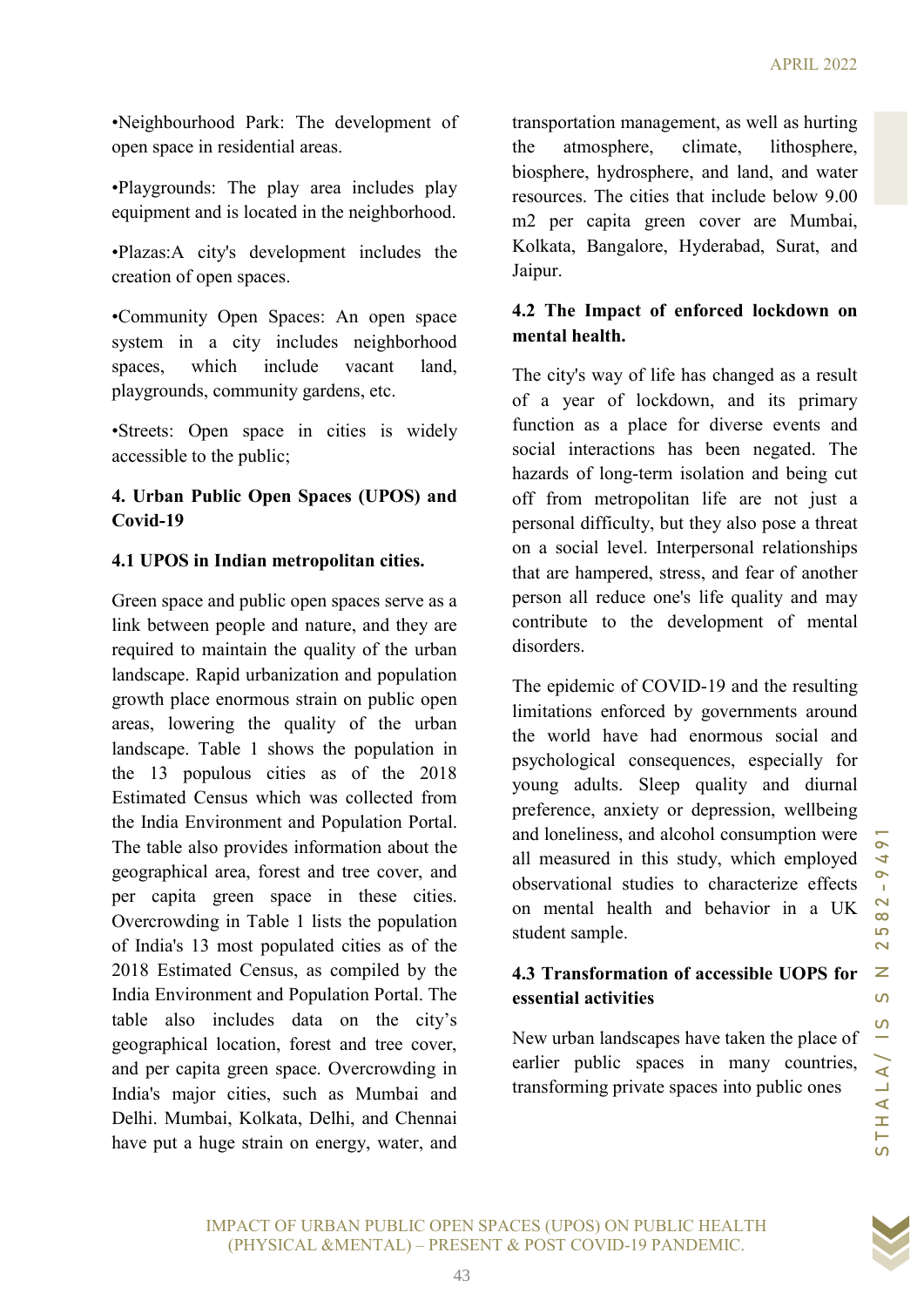It is clear from the study of some of these spaces that they have the potential to participate in educational and artistic activities, which may be especially critical these days when it is difficult to find suitable spaces for schools, artistic performances, and many other activities that cannot be carried out in closed spaces, due to lack of appropriate physical distance. As part of Covid-19, places and spaces should be rethought to create a more liveable city for all and to allow for their healthily widening use.

Furthermore, the studies suggest that inequitable access and utilization of parks and greenspace in socially vulnerable communities may exacerbate pre-existing health disparities caused by the COVID-19 pandemic.

#### 5. Discussion

the southern three simplests of the state of the state of the state of the state of the scaling value of the COVID-19 Paymentations: Self-contained and strategies and this contained the commendations of the COVID-19 payme The UPOS are studied under various factors such as accessibility, users, activities, challenges due to enforced lockdown, and impact on human wellbeing. The hierarchical nature of UPOS is perceived through distinct situations, current pandemic and postpandemic and recommendations arrive.

# 5.1 Framework for UPOS Neighbourhood Park.

# 5.1.1 UPOS and accessibility

Current pandemic Situation: Dense urban neighborhoods are majorly affected by Covid-19 due to less availability of open spaces.

Post pandemic Situation: Restructuring of dense neighborhoods and defining opportunities of urban open spaces.

Recommendations: A proportionate open space delineations considering the scale and population densities.

#### 5.1.2 Enforced lock-down and UPOS

Current pandemic Situation: Enforced lockdown curb many residences to access urban open spaces within the vicinity and beyond the containment zone.

Post pandemic Situation: Space dynamic consideration and flexible neighborhood to define the containment zones, still selfcontained in terms of UOPS.

Recommendations: Self-contained neighbourhood and strategically defined micro spaces such as parks, pocket parks, and linear parks.

# 5.1.3 Transformation of UPOS

Current pandemic Situation: Along with recreation neighbourhood parks space accommodates essential vending spaces.

Post pandemic Situation: Flexible and dynamic open spaces planning to accommodate futuristic needs with recreation.

Recommendations: Detailed space planning and flexible programming of UPOS.

# 5.2 Framework for UPOS - Public Plazas

# 5.2.1 UPOS and accessibility

Current pandemic Situation: The large plazas and congregation spaces are not allowed to access to control the spread of the virus.

Post pandemic Situation: All day all night vending and commercial activities to avoid overcrowding and to maintain social distancing.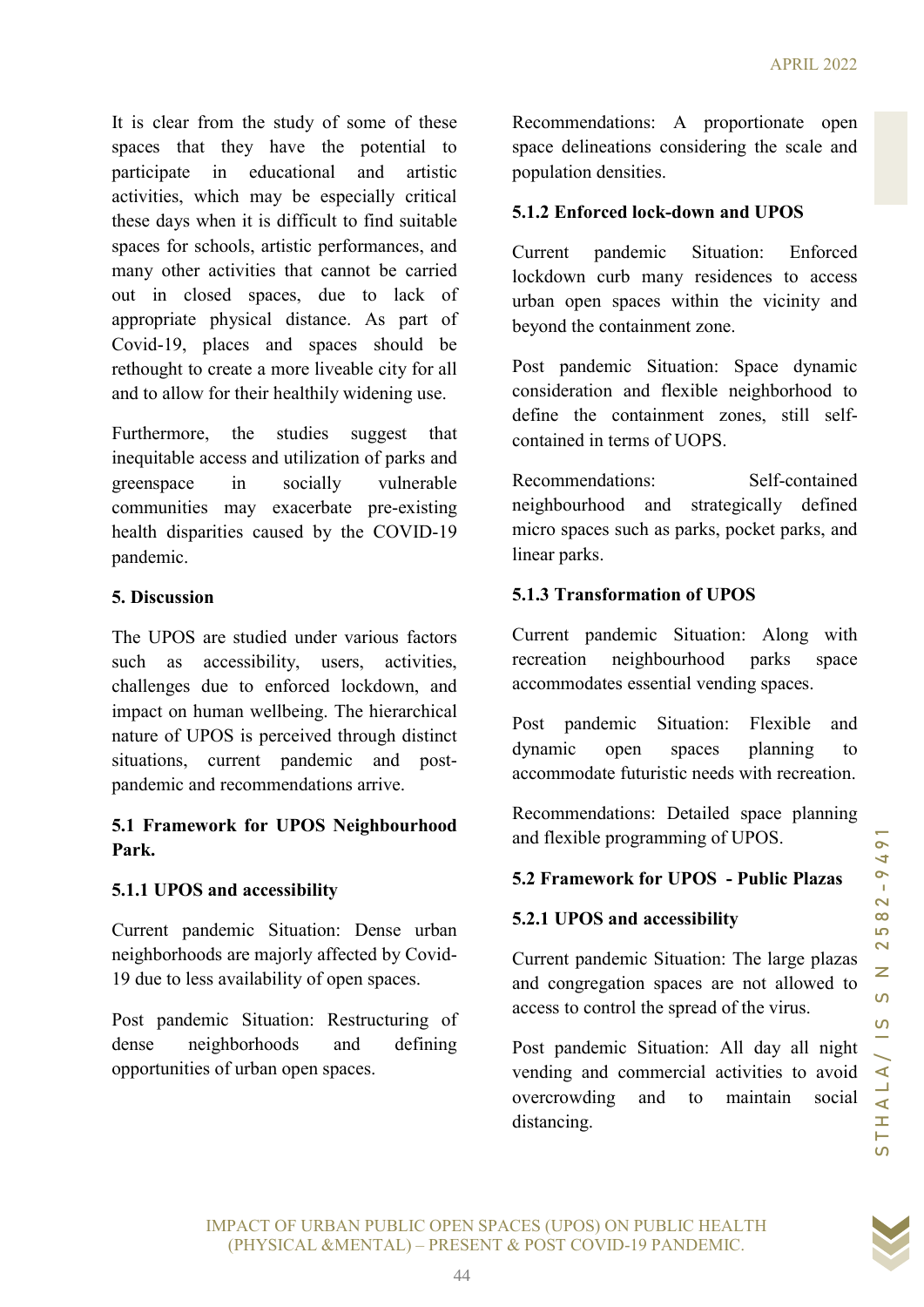Recommendations: Delineation of each public plaza severing the essential goods/services, considering the users' requirements and special configuration.

#### 5.2.2 Enforced lock-down and UPOS

Current pandemic Situation: Limited or complete access was prohibited to visit the public plazas. Due to lack of pedestrian connectivity, the spacious public plazas are not consumed up to their maximum extent for essential vending.

Post pandemic Situation: The deficiency of pedestrian access permitted to visit the plazas to users of limited social strata.

Recommendations: Identification and development of necessary infrastructure for strategically located public plazas.

#### 5.2.3 Transformation of UPOS

Current pandemic Situation: Defined vending clusters supervised by local authority abiding the covid appropriate behaviours.

Post pandemic Situation: Outdoor commercial opportunities to avoid conditioned and claustrophobic market spaces.

Recommendations: Space program the plazas to accommodate the present and futuristic needs considering the seasonal changes.

# 5.3 Framework for UPOS - Streetscapes

# 5.3.1 UPOS and accessibility

Current pandemic Situation: Limited access permitted for stipulated hours to approach essential shopping. Pick hours overcrowding and violations of corvid appropriate behaviour was a common scenario in many cities.

Post pandemic Situation: Pedestrian-friendly streets and decentralization of vending spaces facilities ease of access.

Recommendations: Less wide streets legitimated to only pedestrian streets to access nearer and daily essential shopping and wider streets for longer trips.

# 6. Anticipated activity analysis and public health benefits of UPOS

Situation: The deficitory of lookdown to diminish the adverse effect on<br>sygemitted to visit the phazas physical and mental health. A list of<br>deciral area.<br>ms: ldentification and the type, seate, configuration, and sues of The present activities are studied to understand the projected activities during the lockdown to diminish the adverse effect on physical and mental health. A list of permissible activities is proposed considering the type, scale, configuration, and users of UPOS. Further, the proposed activities are supplemented to understand the benefits of physical and mental health.

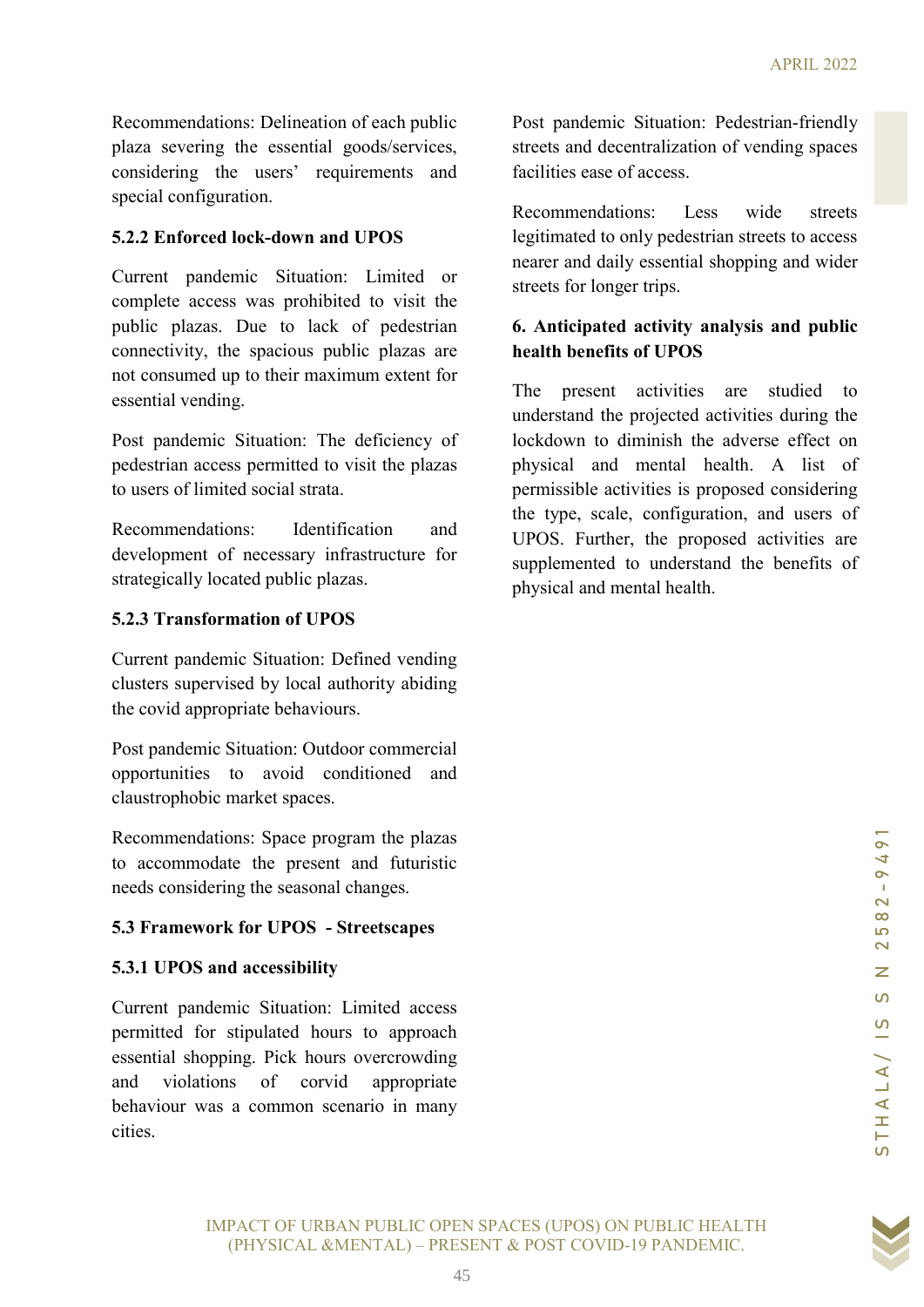| <b>CPOS</b>       | Present<br>Activities                                                                          | Acceptable<br>Activities                                                                                                                                                                          |  |
|-------------------|------------------------------------------------------------------------------------------------|---------------------------------------------------------------------------------------------------------------------------------------------------------------------------------------------------|--|
| Neighborhood Park | Jogging<br>/walking<br>/skating,<br><b>Sports</b><br>&Community<br>events.                     | Jogging walking<br>/skating, cycling<br>&Strolling.                                                                                                                                               |  |
| Pocket Park       | Social<br>gathering<br>Childers play,<br>yoga<br>Meditation,<br>outdoor<br>games&<br>exercise. | Exercise &<br>yoga/meditation                                                                                                                                                                     |  |
| inear Park        | Cycling & Last<br>mile<br>connectivity to<br>the nearest<br>urban node                         | Cycling &last-<br>mile connectivity<br>to nearest urban<br>node.                                                                                                                                  |  |
|                   | Social<br>interactions,<br>public events,<br>community<br>gathering and<br>vending             | Essential vending<br>&small-scale<br>community<br>gathering<br>respecting co-vid<br>regulation<br>and<br>social<br>distancing<br>guidelines.                                                      |  |
| Streetscape       | Vehicular<br>circulation and<br>pedestrian<br>trespassing.                                     | addition<br>In<br>to<br>regular vehicular<br>circulation<br>facilities<br>to<br>accommodate<br>small<br>essential<br>kiosks.<br>vending<br>Defined bicycle<br>path and shaded<br>pedestrian path. |  |

Table No-2 UPOS & Present and acceptable activities.

Table No-3 UPOS & Present and permissible activities.

| nt<br>ities                                      | Acceptable<br>Activities                                                                                                                                                                             |  | UPOS              | Mental health<br>benefits                                                                                | Physical Health<br>benefits                                                                                                          |
|--------------------------------------------------|------------------------------------------------------------------------------------------------------------------------------------------------------------------------------------------------------|--|-------------------|----------------------------------------------------------------------------------------------------------|--------------------------------------------------------------------------------------------------------------------------------------|
| ng<br>ing<br>ng,<br>nmunity<br>S.                | Jogging walking<br>/skating, cycling<br>&Strolling.                                                                                                                                                  |  | Neighborhood Park | Prospects<br>passive<br>recreation<br>provides the<br>visual retreat.                                    | Prospects active<br>recreation<br>irrespective of<br>age/gender/social<br>status of users                                            |
| ring<br>ers play,<br>tation,<br>or<br>s&<br>ise. | Exercise &<br>yoga/meditation                                                                                                                                                                        |  | Pocket Park       | Certainly<br>Reachable<br>open<br>spaces<br>smaller<br>for<br>and<br>groups<br>personal<br>delights.     | Amicable space<br>for physical<br>activity and<br>sunlight exposure<br>to geriatric phase<br>users.                                  |
| ng &Last<br>ctivity to:<br>earest<br>node        | Cycling &last-<br>mile connectivity<br>to nearest urban<br>node.                                                                                                                                     |  | Linear Park       | Comfortable<br>thoroughfare                                                                              | Shaded walking<br>opportunities for<br>through the day                                                                               |
| ctions,<br>events,<br>unity<br>ring and<br>ng    | Essential vending<br>&small-scale<br>community<br>gathering<br>respecting co-vid<br>regulation<br>and<br>social distancing<br>guidelines.                                                            |  | Plazas<br>Public  | <b>Breathing</b><br>in<br>spaces<br>urban<br>denser<br>mix/<br>commercial<br>neighborhood.               | Opportunities for<br>sunlight exposure.<br>Medical camps<br>Awareness<br>facility.                                                   |
| ular<br>ation and<br>trian<br>issing.            | addition<br>to<br>In<br>regular vehicular<br>circulation<br>facilities<br>to<br>accommodate<br>small<br>essential<br>vending<br>kiosks.<br>Defined<br>bicycle<br>path and shaded<br>pedestrian path. |  | Streetscape       | Pedestrian-<br>friendly<br>shaded streets<br>to approach<br>essential<br>nearest<br>vending<br>facility. | Retrofitted<br>smart<br>streets<br>to<br>accommodate<br>Bicycling/<br>walking jogging<br>barrier-free<br>and<br>access to all users. |

IMPACT OF URBAN PUBLIC OPEN SPACES (UPOS) ON PUBLIC HEALTH